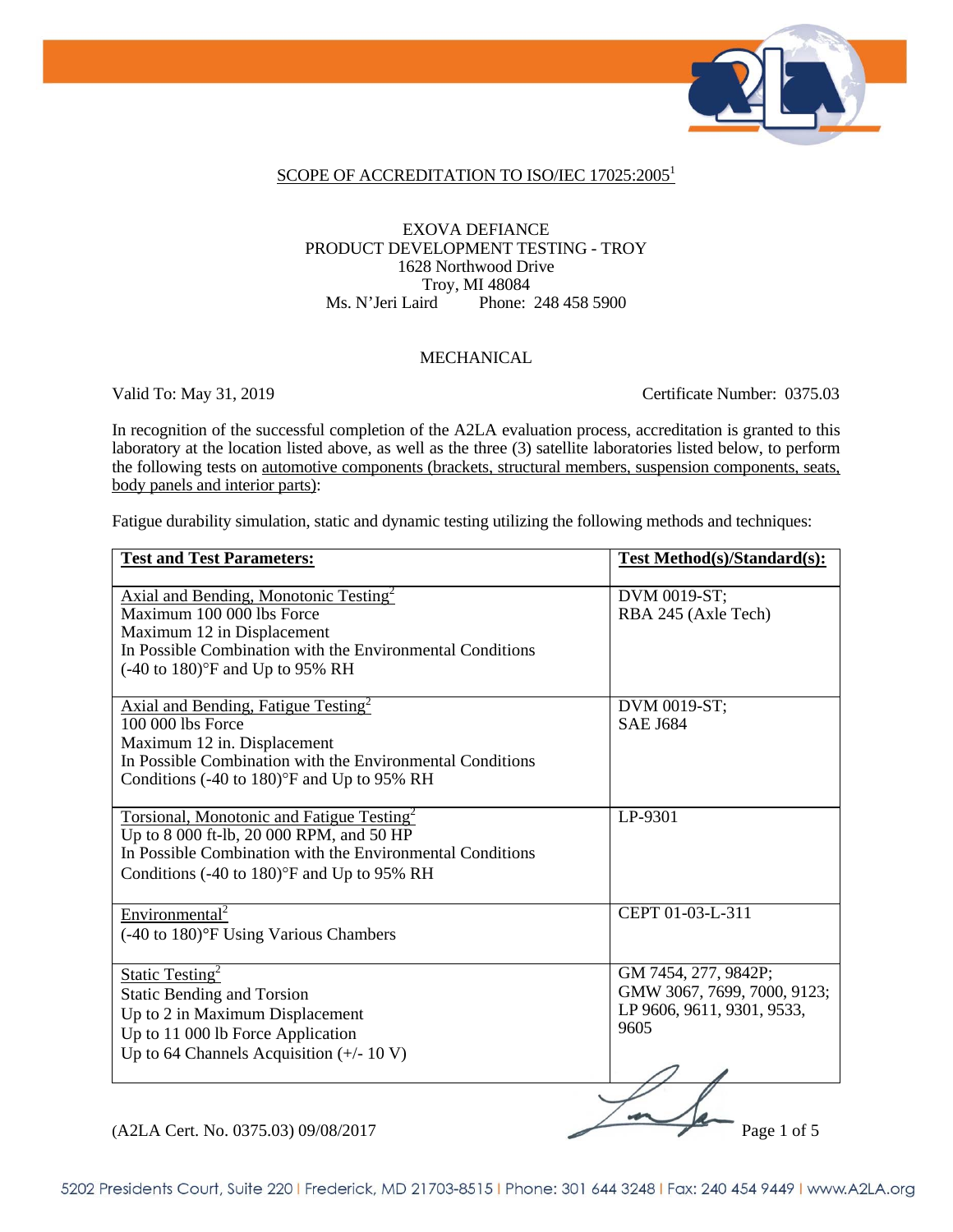| <b>Test and Test Parameters:</b>        | <b>Test Method(s)/Standard(s):</b>     |
|-----------------------------------------|----------------------------------------|
| Vehicle and Laboratory Data Acquisition | CETP 00.00-R-395;<br><b>SLTID51601</b> |

*1 This accreditation covers testing performed at the main laboratory listed above, and the satellite laboratory listed below.* 

2 *Also using customer supplied test methods, or methods developed by the lab and approved by the client, within the parameters listed above.* 

#### EXOVA DEFIANCE PRODUCT DEVELOPMENT TESTING – TROY 1150 W. Maple Rd Troy, MI 48084<br>Ms. N'Jeri Laird Phone: Phone: 248 458 5900

| <b>Test and Test Parameters:</b>                                                                      | <b>Test Method(s)/Standard(s):</b> |
|-------------------------------------------------------------------------------------------------------|------------------------------------|
|                                                                                                       |                                    |
| Axial and Bending, Monotonic Testing <sup>2</sup>                                                     | DVM 0019-ST;                       |
| Maximum 100 000 lbs Force                                                                             | RBA 245 (Axle Tech)                |
| Maximum 12 in Displacement                                                                            |                                    |
| In Possible Combination with the Environmental Conditions                                             |                                    |
| $(-40 \text{ to } 180)$ °F and Up to 95% RH                                                           |                                    |
|                                                                                                       |                                    |
| Axial and Bending, Fatigue Testing <sup>2</sup>                                                       | DVM 0019-ST;                       |
| 100 000 lbs Force                                                                                     | <b>SAE J684</b>                    |
| Maximum 12 in. Displacement                                                                           |                                    |
| In Possible Combination with the Environmental Conditions                                             |                                    |
| Conditions (-40 to 180)°F and Up to 95% RH                                                            |                                    |
|                                                                                                       |                                    |
| Torsional, Monotonic and Fatigue Testing <sup>2</sup>                                                 | LP-9301                            |
| Up to 8 000 ft-lb, 20 000 RPM, and 50 HP<br>In Possible Combination with the Environmental Conditions |                                    |
|                                                                                                       |                                    |
| Conditions (-40 to 180)°F and Up to 95% RH                                                            |                                    |
|                                                                                                       |                                    |
| Multi-Axis Shake Table(s) <sup>2</sup>                                                                | DVM 0009-ST;<br><b>ATE N 656</b>   |
| Up to 50 Hz                                                                                           | (Continental Teves)                |
| Bounce, Vertical, Pitch, Roll, Yaw, Lateral and Longitudinal Inputs                                   |                                    |
|                                                                                                       |                                    |
| Environmental <sup>2</sup>                                                                            | CEPT 01-03-L-311                   |
| (-40 to 180)°F Using Various Chambers                                                                 |                                    |
|                                                                                                       |                                    |
| Static Testing <sup>2</sup>                                                                           | GM 7454, 277, 9842P;               |
| <b>Static Bending and Torsion</b>                                                                     | GMW 3067, 7699, 7000, 9123;        |
| Up to 2 in Maximum Displacement                                                                       | LP 9606, 9611, 9301, 9533,         |
| Up to 11 000 lb Force Application                                                                     | 9605                               |
| Up to 64 Channels Acquisition $(+/- 10 V)$                                                            |                                    |
|                                                                                                       |                                    |
|                                                                                                       |                                    |
|                                                                                                       |                                    |
| (A2LA Cert. No. 0375.03) 09/08/2017                                                                   | Page 2 of 5                        |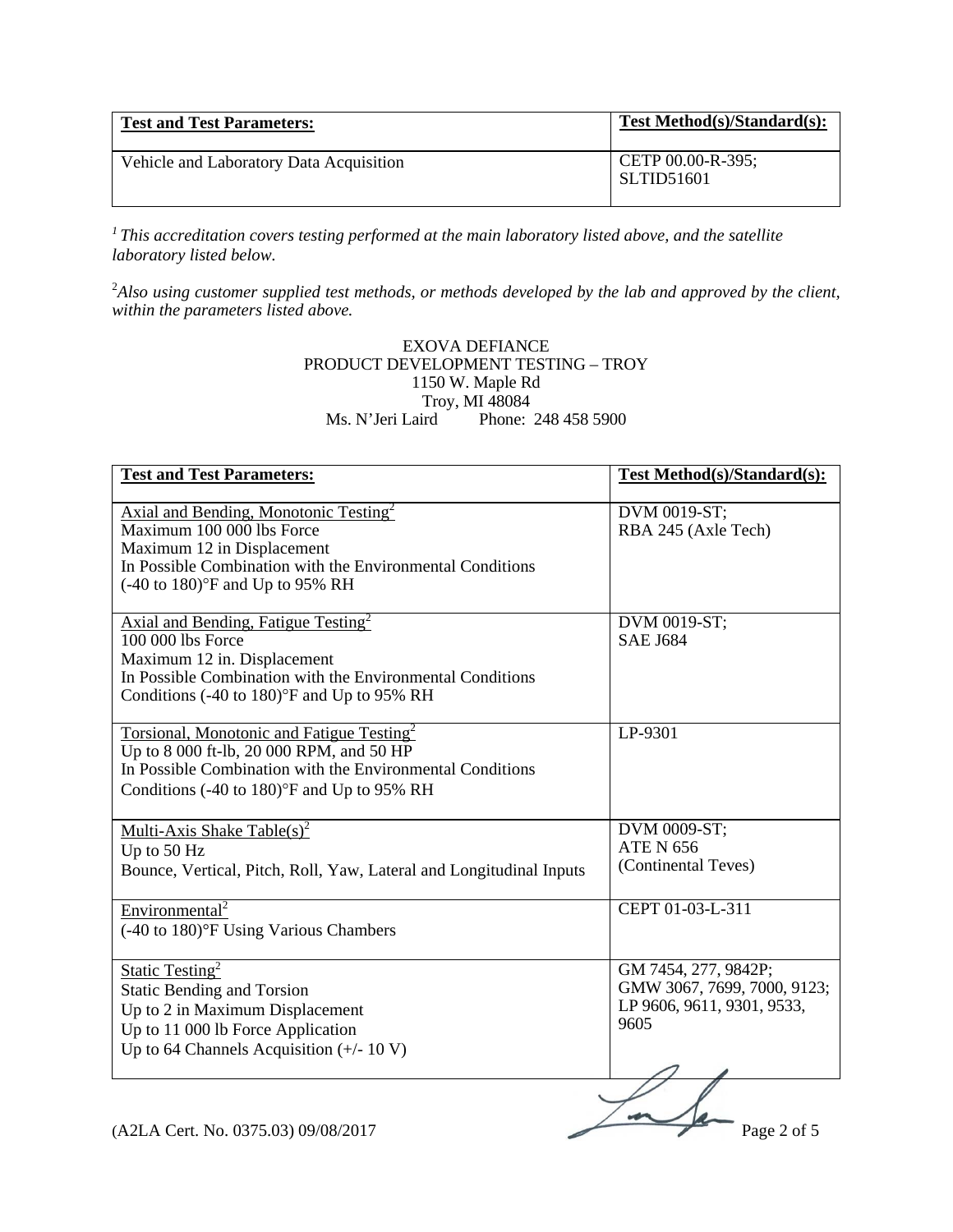| <b>Test and Test Parameters:</b>                                                   | Test Method(s)/Standard(s):            |
|------------------------------------------------------------------------------------|----------------------------------------|
| Vehicle and Laboratory Data Acquisition                                            | CETP 00.00-R-395;<br><b>SLTID51601</b> |
| Four Post (Wheel) Road Simulator <sup>2</sup><br>Up to $50$ Hz<br>55 kip Actuators | <b>GU0902B</b>                         |
| Spindle-Coupled Road Simulator $(329 \text{ LT})^2$<br>Up to $50$ Hz               | <b>GMN10124SOP</b>                     |
| Spindle-Coupled Road Simulator $(329 \text{ PC})^2$<br>Up to $50$ Hz               | <b>GMN10124SOP</b>                     |

*1 This accreditation covers testing performed at the main laboratory listed above, and the satellite laboratory listed below.* 

2 *Also using customer supplied test methods, or methods developed by the lab and approved by the client, within the parameters listed above.* 

#### EXOVA DEFIANCE PRODUCT DEVELOPMENT TESTING – TROY 1154 Maplelawn Troy, MI 48084<br>Ms. N'Jeri Laird Phone: Phone: 248 458 5900

| <b>Test and Test Parameters:</b>                                                                                                                                                                                                                                        | Test Method(s)/Standard(s): |
|-------------------------------------------------------------------------------------------------------------------------------------------------------------------------------------------------------------------------------------------------------------------------|-----------------------------|
| Environmental <sup>2</sup><br>$(-40 \text{ to } 180)$ <sup>o</sup> F Using Various Chambers                                                                                                                                                                             | CEPT 01-03-L-311            |
| Pendulum Bumper Impact Testing <sup>2</sup><br>Bumper and Side Impact Tests (On Test Vehicles or Defiance Test)<br>Sleds)<br>European Danner Offset Impact Material Sample Comparisons<br>(Foam, Plastic, Steel)<br>$(-40 \text{ to } 180)$ <sup>o</sup> F Impact Tests | <b>FMVSS 581</b>            |
| Small Test Sled:<br>$(1 to 6)$ mph Impacts at a $(2 000 to 4 000)$ lb Mass<br>Truck Test Sled:<br>$(1 to 12)$ mph Impacts at a $(3 600 to 6 500)$ lb Mass Customer<br><b>Supplied Test Vehicles:</b><br>$(1 to 12)$ mph Impacts at a $(2 000 to 6 500)$ lb Mass         |                             |

 $(A2LA \text{ Cert. No. } 0375.03) 09/08/2017$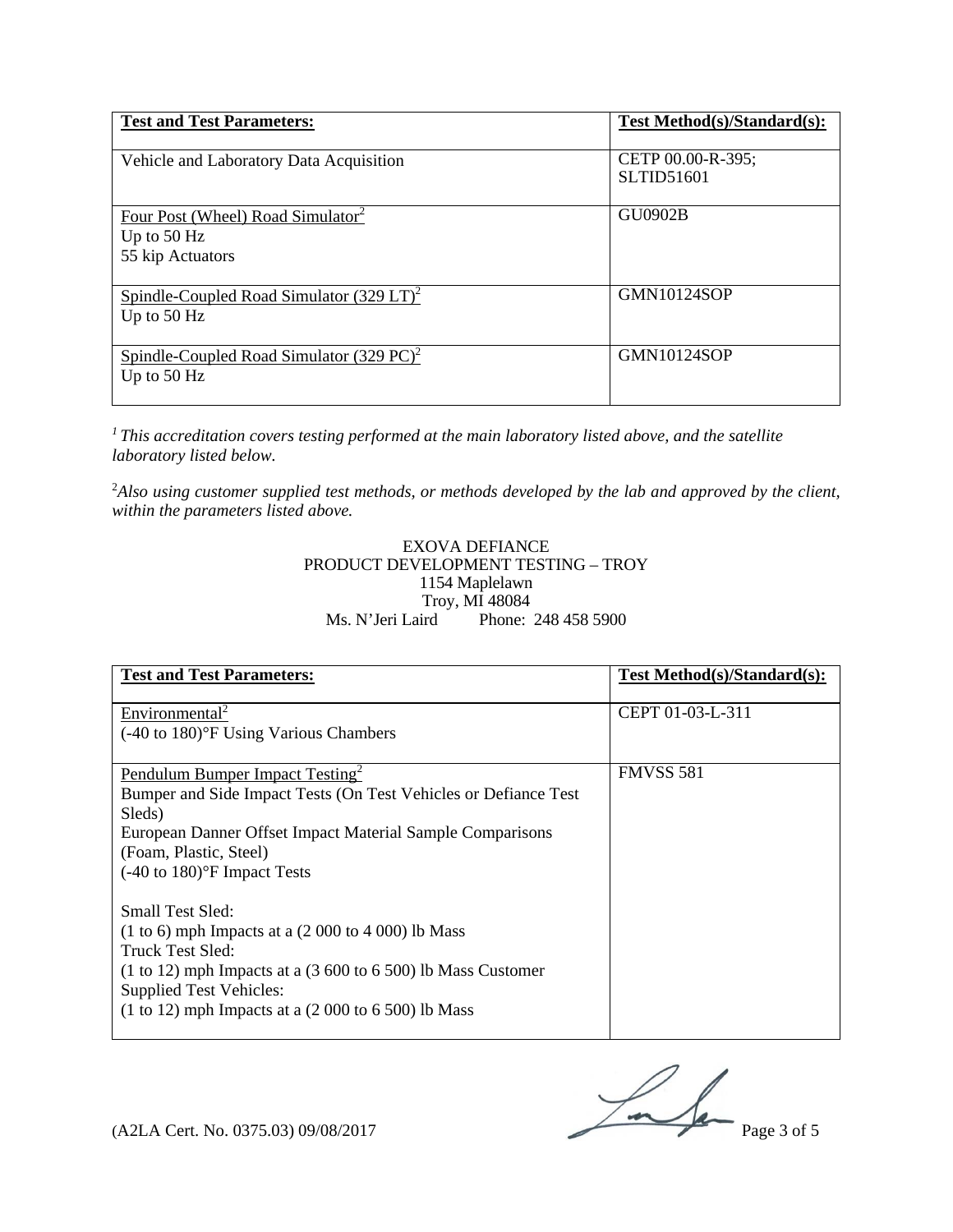| <b>Test and Test Parameters:</b>                                                                                                                                                                                                                                                                                                                                                                                                                                                                                                                                                                           | <b>Test Method(s)/Standard(s):</b>                                                        |
|------------------------------------------------------------------------------------------------------------------------------------------------------------------------------------------------------------------------------------------------------------------------------------------------------------------------------------------------------------------------------------------------------------------------------------------------------------------------------------------------------------------------------------------------------------------------------------------------------------|-------------------------------------------------------------------------------------------|
| <b>Barrier Bumper Impact Testing</b> <sup>2</sup><br><b>Bumper Impact Tests</b><br>(on Test Vehicles or Defiance Test Sleds)<br>IIHS Flat and Angle Barrier and Pole Tests<br>Material Sample Comparisons (Foam, Plastic, Steel, etc)<br>$(-40 \text{ to } 180)$ <sup>o</sup> F Impact Tests<br>Up to $5$ mph and Up to $6$ kip<br>Small Test Sled:<br>$(1 to 16)$ mph Impacts at a $(2 000 to 4 000)$ lb Mass<br><b>Truck Test Sled:</b><br>$(1 to 16)$ mph Impacts at a $(3 600 to 8 000)$ lb Mass Customer<br><b>Supplied Test Vehicles:</b><br>$(1 to 16)$ mph impacts at a $(2 000 to 8 000)$ lb Mass | <b>CMVSS 215</b>                                                                          |
| <b>Static Testing</b> <sup>2</sup><br><b>Static Bending and Torsion</b><br>Up to 2 in Maximum Displacement<br>Up to 11 000 lb Force Application<br>Up to 64 Channels Acquisition $(+/- 10 V)$                                                                                                                                                                                                                                                                                                                                                                                                              | GM 7454, 277, 9842P;<br>GMW 3067, 7699, 7000, 9123;<br>LP 9606, 9611, 9301, 9533,<br>9605 |
| Vehicle and Laboratory Data Acquisition                                                                                                                                                                                                                                                                                                                                                                                                                                                                                                                                                                    | CETP 00.00-R-395;<br><b>SLTID51601</b>                                                    |

*1 This accreditation covers testing performed at the main laboratory listed above, and the satellite laboratory listed below.* 

2 *Also using customer supplied test methods, or methods developed by the lab and approved by the client, within the parameters listed above.* 

#### EXOVA DEFIANCE PRODUCT DEVELOPMENT TESTING - WESTLAND 5820 Hix Road Westland, MI 48185 Mr. Brian Rilet Phone: 248 458 5900

| <b>Test and Test Parameters:</b>                                                                                                                                                                                                                       | <b>Test Method(s)/Standard(s):</b> |
|--------------------------------------------------------------------------------------------------------------------------------------------------------------------------------------------------------------------------------------------------------|------------------------------------|
| Axial and Bending, Monotonic Testing <sup>2</sup><br>Up to $100,000$ lbs of Force<br>Up to 40 in. Displacement in Possible Combination with the<br><b>Following Environmental Condition</b><br>$(-40 \text{ to } 180)$ <sup>o</sup> F and Up to 95% RH | <b>DVM 0019-ST</b>                 |

 $(A2LA$  Cert. No. 0375.03) 09/08/2017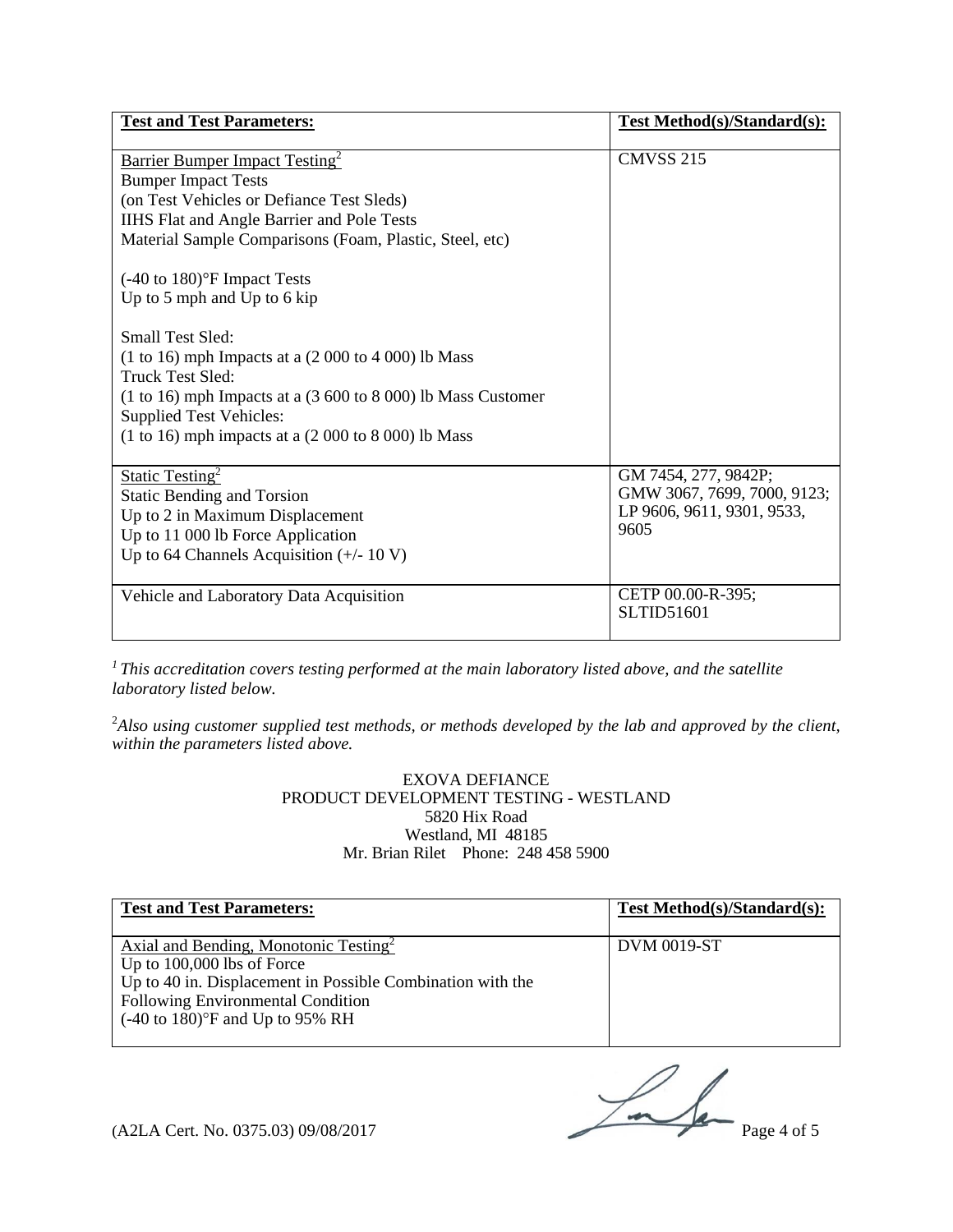| <b>Test and Test Parameters:</b>                                                                                                                                                                                                                                              | <b>Test Method</b> (s)/Standard(s): |
|-------------------------------------------------------------------------------------------------------------------------------------------------------------------------------------------------------------------------------------------------------------------------------|-------------------------------------|
| Axial and Bending, Fatigue Testing <sup>2</sup><br>Up to 100,000 lbs of Force<br>Up to 40 in. Displacement in Possible Combination with the<br>Following Environmental Condition<br>$(-40 \text{ to } 180)$ °F and Up to 95% RH                                               | DVM 0019-ST                         |
| Torsional, Monotonic and Fatigue Testing <sup>2</sup><br>Up to 8 000 ft-lb., 20 000 RPM, and 50 HP in Possible<br>Combination with the Following Environmental Condition<br>$(-40 \text{ to } 180)$ °F and Up to 95% RH                                                       | $LP-9301$                           |
| Thermal Hot Exhaust Furnace <sup>2</sup><br>Exhaust System Testing Up to 2 000 °F                                                                                                                                                                                             | CETP: 09.00-E-400                   |
| Multi-Axis Shake Table(s) <sup>2</sup><br>Up to 50 Hz<br>Bounce, Vertical, Pitch, Roll, Yaw, Lateral and Longitudinal Inputs<br>$(-40 \text{ to } 180)$ °F and Up to 95% RH                                                                                                   | <b>DVM 0009-ST</b>                  |
| Environmental Four Post (Wheel) Road Simulator <sup>2</sup><br>Up to $50$ Hz<br>Up to 11 000 lbs. Vertical Force at Each Wheel<br>Up to 10 in. of Displacement at Each Wheel<br>$(-40 \text{ to } 180)$ °F and Up to 95% RH<br>40 KW Near Infrared Solar Radiation Simulation | CEPT 01-03-L-301                    |
| $\text{Closures}^2$<br>Up to 20 ft-lb. Slam Energy<br>Up to 24 in. Displacement<br>Up to 20 ft/sec Velocity<br>In Possible Combination with the Following Environmental<br>Condition<br>$(-40 \text{ to } 180)$ °F and $(10 \text{ to } 95)$ % RH                             | CEPT 01-03-L-311                    |
| Laboratory (L) Data Acquisition                                                                                                                                                                                                                                               | CETP 00.00-R-395;<br>SLTID5160      |
| Four Post (Wheel) Road Simulator <sup>2</sup><br>Up to 50 Hz<br>55 kip Actuators                                                                                                                                                                                              | <b>GU0902B</b>                      |

2 *Also using customer supplied test methods, or methods developed by the lab and approved by the client, within the parameters listed above.* 

 $(A2LA$  Cert. No. 0375.03) 09/08/2017